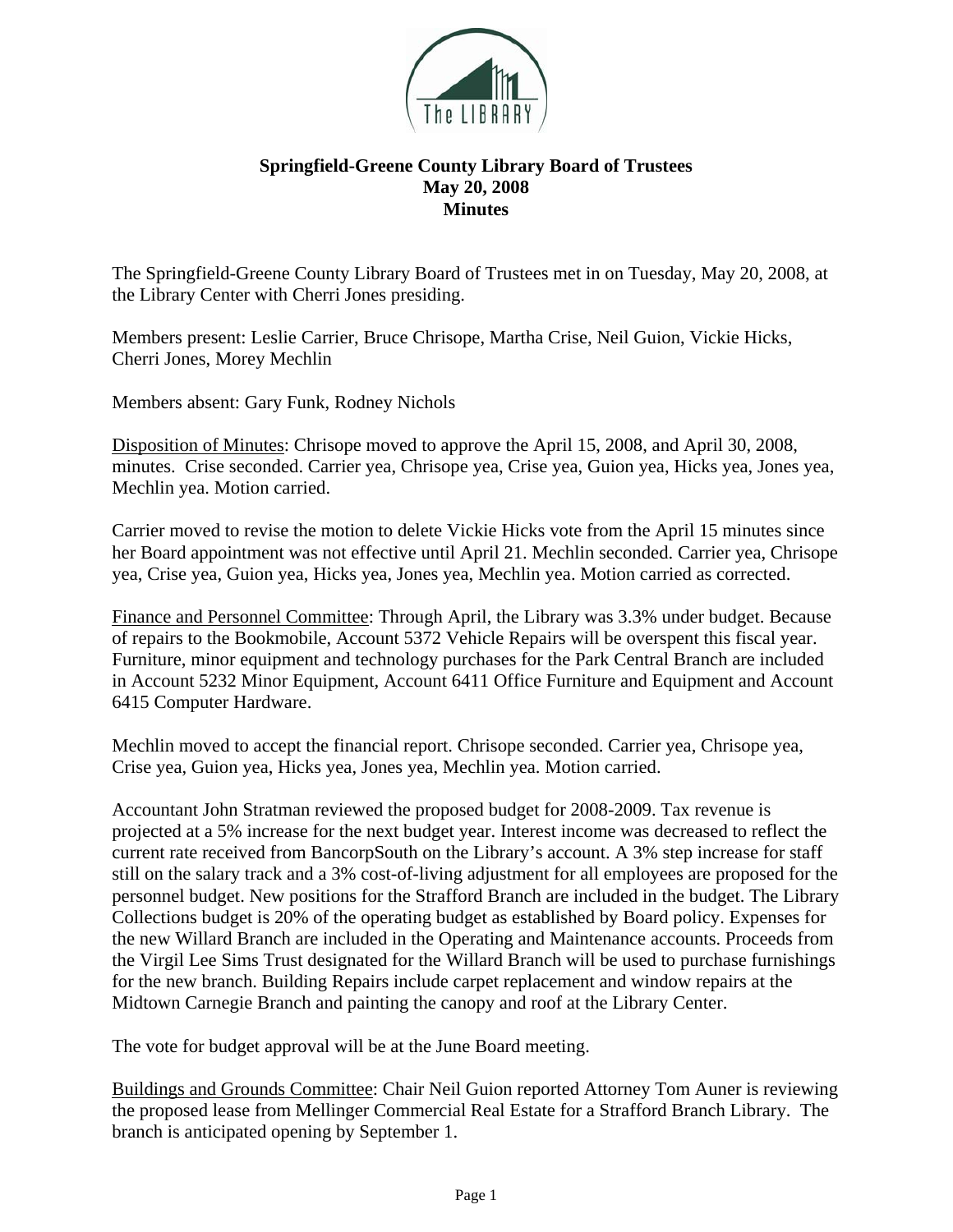The Willard Branch landlord proposed a range of lease costs for a new facility; however, he needed more specific layout information in order to provide a specific fee. Three possible floor plans were submitted for their use in estimating the cost of building the facility on the shopping center lot. The higher end of the proposed lease range was included in the proposed budget.

The Republic Branch lease expires in April 2009, but includes a three-year renewal option. The Buildings and Grounds Committee discussed negotiating a shorter renewal term but is waiting for the developer of the new proposed site to offer a lease price for the building he would construct.

Programs, Services and Technology Committee: Chair Morey Mechlin reported the committee will review the Library's long range plan. Library Foundation Director Michelle Creed will serve on this committee because of possible funding opportunities.

Circulation statistics for April included the Park Central Branch. Circulation increased 10.9% with 305,383 materials circulating systemwide. Total branch traffic increased with 143,582 patron visits. Systemwide, 1,684 groups used the meeting rooms with an attendance of 10,291. There were 691,457 searches from the Library's electronic products. The web server recorded a total of 761,688 page views by 107,389 visitors during April.

Search Committee: Chair Cherri Jones reported search consultant John Keister is anticipating having a final pool of candidates for the Library Director position by Labor Day with interviews with the finalists in late September or early October. The committee will begin reviewing the benefits package for the Library Director.

Report of the Director: In April, the Park Central Branch circulated 4,108 items and their collection size is 1,700 items. A patron counter was installed so branch traffic figures should be available next month. The buzz remains strong about the branch.

Trustees Cherri Jones and Vickie Hicks attended the property tax seminar presented by the University of Missouri-St. Louis.

The Friends of the Library sold \$93,549.30 at their six-day book sale. Remington's is a great location for their book sales.

New Business: Jones appointed Vickie Hicks to the Finance and Personnel Committee and Leslie Carrier to the Programs, Services and Technology Committee.

Chrisope moved to lease the two north parking lots at the Midtown Carnegie Branch to the Springfield Public School System for a three-year period beginning August 25, 2008, through the 2010-2011 school years at the current \$22,000 annual rate for the 2008-2009 school year and increasing the lease amount 2% per year for the 2009-2010 and 2010-2011 school years. Mechlin seconded. Carrier yea, Chrisope yea, Crise yea, Guion yea, Hicks yea, Jones yea, Mechlin yea. Motion carried.

Unfinished Business: The Board will review the goals for 2008-2009 at the June meeting.